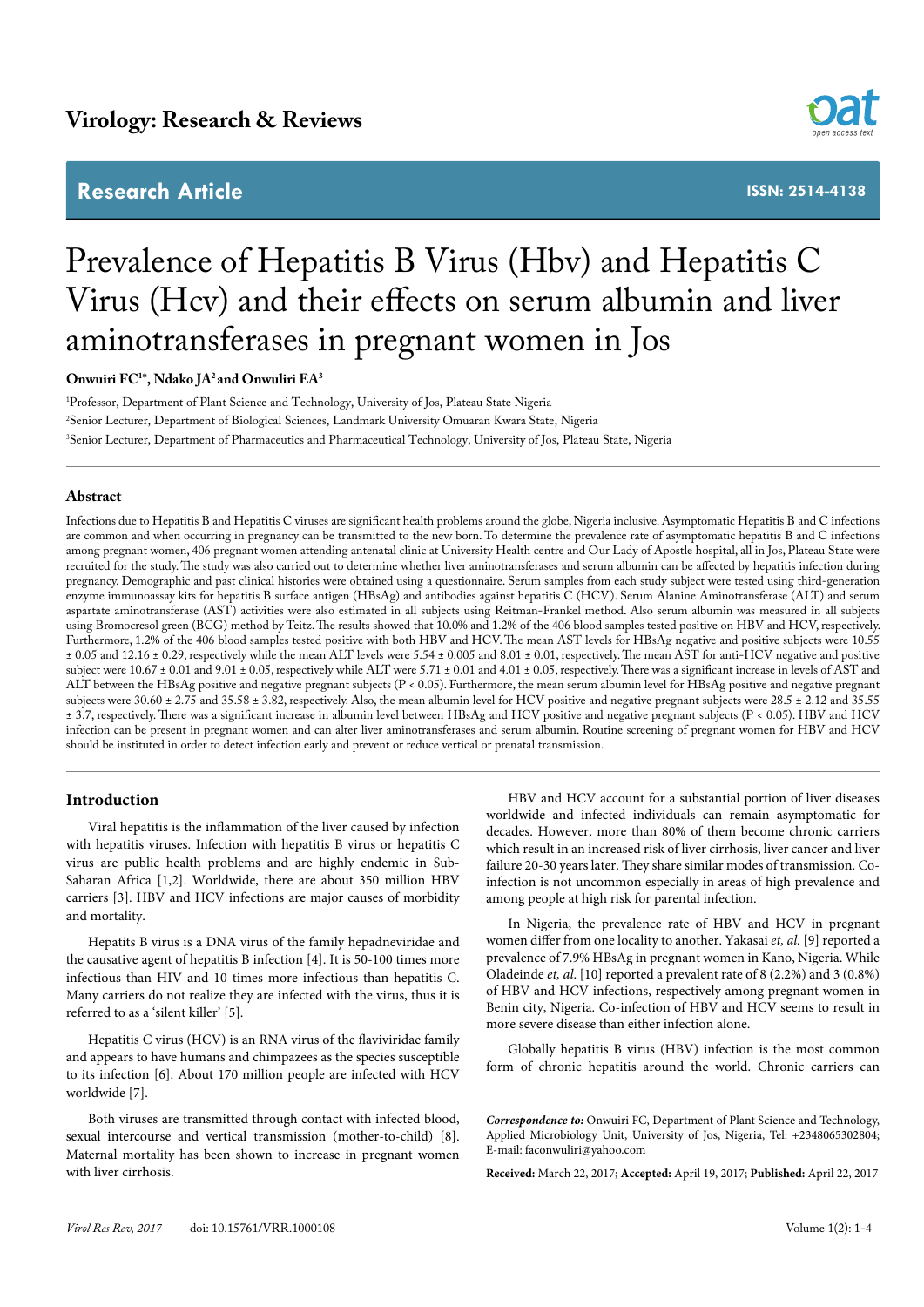continue to transmit the disease for many years, before becoming symptomatic [11]. Together hepatitis B and C represent one of the major threats to global health. Infection occurs very often in early childhood when it is asymptomatic and then lead to the chronic carrier state; chronic HBV infection leads to increase risk for chronic hepatic insufficiency, cirrhosis, and hepatocellular carcinoma (HCC) [11].

In many developed countries (e.g. those in Western Europe and North America) patterns of transmission are different from those in developing countries. The majority of infections in developing countries are transmitted by sexual activity and drug use especially among young adults [12].

Hepatitis B is a major infectious occupational hazard of health worker. Hepatitis B Virus is not spread by contaminated food or water and cannot be spread casually in the work place. Hepatitis B is transmitted through contact with an infected person's blood, semen or other body fluid.

## **Materials and methods**

#### **Study area**

This study was carried out in the University Health Centre (UHC) and Our Lady of Apostle (OLA) hospital, both located in Jos North Local government of Plateau State.

University Health Centre is located in the permanent site of University of Jos, and is positioned to take care of the health needs of students, staff and their dependents. Anti-natal care is also given to both staff and students. OLA hospital is located in the heart of the city of Jos being a popular maternity place for different ethnic and religious groups, both urban and rural women use OLA hospital for their antenatal care center. the study was conducted on 406 pregnant women attending ante-natal clinic in UHC and OLA hospital

#### **Ethical clearance**

Ethical clearance were sought and obtained from UHC and OLA hospital management before commencing the study. The nature of the study was explained to the patients in a simple language to their understanding and their consent was obtained before enrolment into the study

A well designed personal data information sheet was used to gather information regarding age, surgery, HBsAg vaccination, blood transfusion. Blood sample was obtained by venipuncture. Ten millitre of blood sample was collected from a prominent vein on the arm of each of the women into  $z_{10}$  tube. It was allowed to clot and then centrifuged at 1000rpm for 5 minutes and serum separated and stored at - 20°C.

The samples were evaluated for the presence of HBV surface antigen and anti-HCV using a rapid lateral chromatographic immunoassay kit (WHOBC-ACON, Biotech, Hangzhou, China) and a rapid visual immunoassay kit (WHOBC – Lebman, Hamburg, Germany). Assays were done at room temperature; the pouch was opened under room temperature because the test strips need to equilibrate with the room temperature prior to testing. The serum was also brought out of refrigerator, for it also to equilibrate with room temperature before testing.

### **Test procedure**

With the arrows pointing downwards, it was immersed into the serum for 10-15 seconds. The maximum line (max) on the strip was observed in order to avoid exceeding the line. The strip was then placed on a non-absorbent surface. The timer was then set for fifteen (15)

minutes, awaiting the red line to appear or not. Two distinct red lines, one on the control region (C) while the other on the test (T) region.

#### **Interpretation of result**

**Negative:** Only one color band appears on the control region. No apparent band on the test region. This indicates that there is no detectable anti – HCV in the whole blood.

**Positive:** Distinct color bands appears on the control and test region. Both test line and control line indicate that the specimen contains detectable amount of anti-HCV.

**Invalid:** No visible band at all or only one colored band appears on the test region, this is an indication of a possible error in performing the test.

#### **Liver function test**

Liver Function tests (LFTs) are groups of clinical biochemistry laboratory assays designed to give information about the state of a patients Liver.

The parameters measured include Prothrombin time (PT), albumin, bilirubin (direct and indirect). Liver transaminases AST/ ALT. These are called Liver damage test-biomarker of Liver injury in a patient with some degree of intact liver function. For the purpose of this research, albumin, Aspartate transaminase (AST), Alanine transaminase (ALT) were determined on the pregnant women who are positive to HBV and HCV infection.

#### **Albumin test**

Albumin is a protein made specifically by the liver. It is the main constituent of total protein (the remaining from globulins). Albumin levels are decreased in chronic liver disease such as cirrhosis (Medline plus Encyclopedia).

**Principle:** The measurement of Serum albumin is based on its quantitative binding to the indicator 3,3:5.5 – tetrabromom-cresol sulphonephthalein (bromocresol green, BCG). The albumin – BCG – complex absorbs maximally at 578nm, the absorbance being directly proportional to the concentration of albumin in the sample.

#### **Statistical analysis**

The prevalence of each viral infection (HBV and HCV) was determined from the proportion of the positive individuals in the total population under consideration and expressed as a percentage. The chisquare test was employed to determine the relationships between age and presence of risk factors with HBV and HCV infection at P < 0.05.

Also t-test for AST, ALT and albumin level among the pregnant women were tested to determine if their level is significant or not in the study at  $P < 0.05$ .

The results of the prevalence study are presented in the Table 1. It shows that out of 406 pregnant women tested, 41(10%) were positive for HBsAg and 5 (1.2%) were positive for anti-HCV giving an overall prevalence of 10% and 1.2%, respectively. Also the study shows that out of 406 pregnant women tested, 5 (1.2%) were positive for HBV and HCV infection showing a prevalence of 1.2% of co-infection with HBV and HCV. The study shows that the prevalence of HBsAg and HCV is significant at P < 0.05.

Table 2 shows prevalence of HBsAg and anti-HCV among the pregnant women based on age group. The prevalence of HBsAg was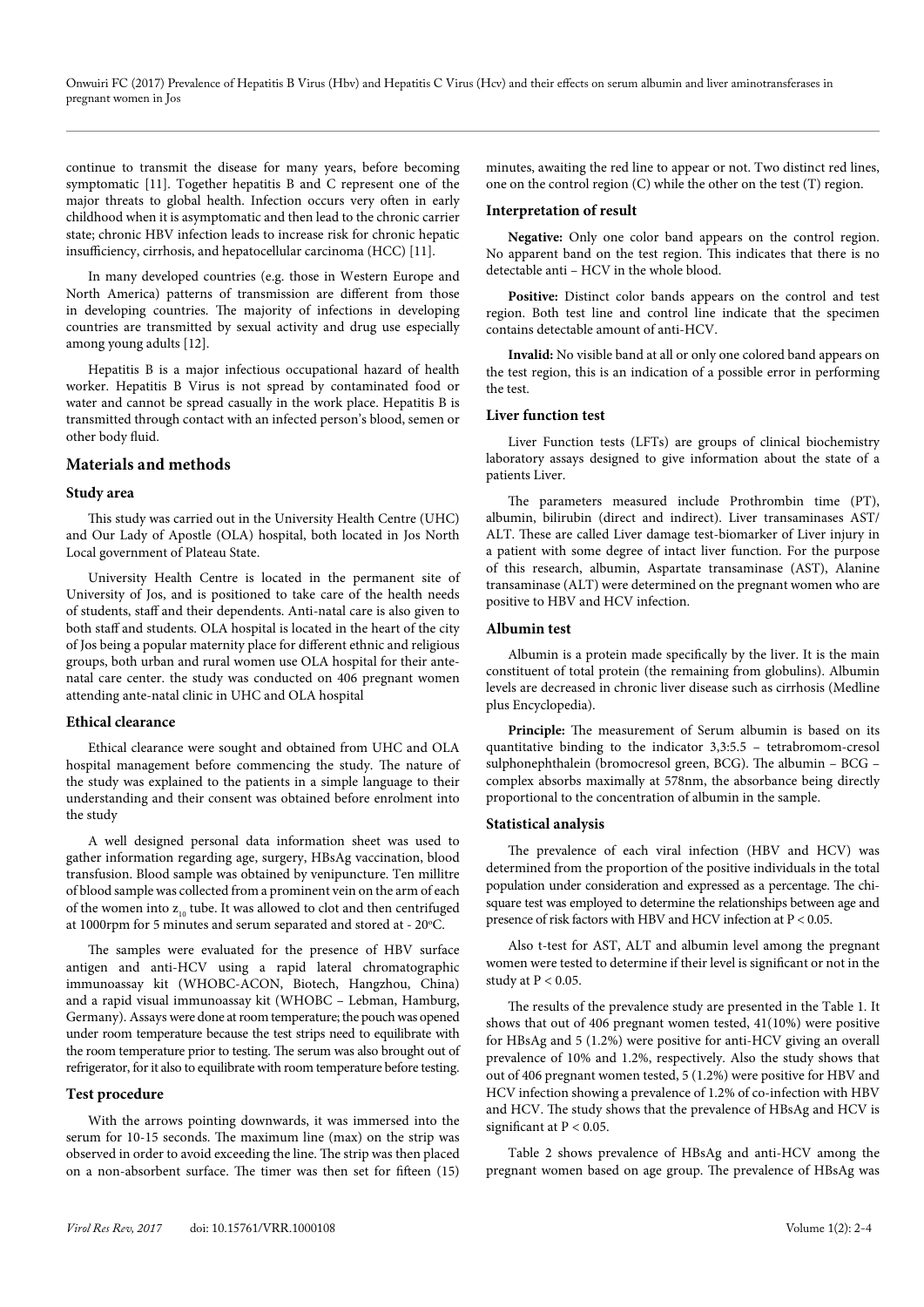|                              | $N = 406$                         |                                   |         |         |  |  |  |
|------------------------------|-----------------------------------|-----------------------------------|---------|---------|--|--|--|
| <b>Hepatitis</b><br>Serology | <b>No. Positive Result</b><br>(%) | <b>No. Negative Result</b><br>(%) | $X^2$   | P-value |  |  |  |
| HBsAg                        | 41(10.0)                          | 365(90)                           | 258.562 | 0.000   |  |  |  |
| Anti HCV                     | 5(1.2)                            | 401(98.7)                         | 389.244 | 0.000   |  |  |  |
| HBV/anti HCV                 | 5(1.2)                            | 401 (98.7)                        | 389.244 | 0.000   |  |  |  |

**Table 2.** Prevalence of HBV and Anti HCV among pregnant women based on Age group.

| Age group<br>(Yrs) | <b>Number</b><br>tested | No HBsAg positive<br>$\frac{6}{2}$ | No of HCV<br>positive $(\% )$ | ${\bf X}^2$ | P-value |
|--------------------|-------------------------|------------------------------------|-------------------------------|-------------|---------|
| $15 - 24$          | 162                     | 24(15.0)                           | 0(0.0)                        | 24.00       | 0.000   |
| 25-34              | 114                     | 11(9.5)                            | 5(4.8)                        | 52.25       | 0.134   |
| 35-44              | 81                      | 6(6.6)                             | 0(0.0)                        | 6.000       | 0.014   |
| 45-54              | 49                      | 0(0.0)                             | 0(0.0)                        | 0.000       | 0.000   |

highest among the age group (15-24years) while Anti-HCV was seen in age group 25-34years. The prevalence in age group 15-24 year was significant at (P < 0.05) while the prevalence rate in age group of 25-34 year and 35-44 year were not significant when compared at (P < 0.05).

Table 3 shows the percentage of those with history of blood transfusion that were positive for HBsAg and anti HCV as 4.2% and 0.8% respectively, and those with no history of blood transfusion that were positive for HBsAg and anti HCV as 33.3% and 3.3% respectively. There was no significant difference when those who had blood transfusion and those who did not were compared. Also there was no significance difference in HCV individuals. The percentage of those with history of surgery that were positive for both HBςAg and anti HCV as 33.3% and 3.3% respectively. There was no significant difference when those who had blood transfusion and those who did not were compared. Also, there was no significance difference in HCV individuals. The percentage of those with history of surgery that were positive for both HBsAg and Anti HCV were 6.9% and 0%, respectively and those with no history of surgery who were positive for HBsAg and anti HCV were 14.2% and 0%, respectively. However, there was no significant difference between them. Furthermore, the percentage of those with family history of hepatitis who were positive for HBsAg and anti HCV were 9.5% and 1%, respectively and those who were not positive for HBsAg and Anti HCV were10.9% and 1.8%, respectively. There was also no significant difference when compared.

Table 4 shows the mean AST levels for HBsAg negative and positive subjects were  $10.55 \pm 0.05$  and  $12.16 \pm 0.29$ , respectively while the mean ALT levels were  $5.54 \pm 0.005$  and  $8.01 \pm 0.01$ , respectively. There was a significant difference in mean AST level between those who were HBsAg positive and those that were negative. Also there was a significant difference in their mean ALT levels (P < 0.05) when compared. The mean AST level for anti-HCV negative and positive subjects were  $10.01 \pm 0.09$  and  $10.67 \pm 0.01$  respectively while their mean ALT were 9.01  $\pm$  0.05 and 5.21  $\pm$  0.01. There was a significant difference in mean AST and ALT levels between those who were HCV positive and those who were negative when compared.

Table 5 shows that the mean albumin level for HBsAg negative and positive subjects were  $35.58 \pm 3.82$  and  $30.60 \pm 2.75$ , respectively. There was a significant difference when compared. Also the mean albumin level for anti HCV negative and positive subjects were 35.55 ± 3.7 and 28.5  $\pm$  2.12. There was a significant difference when compared at P < 0.05.

## **Discussion**

The prevalence of hepatitis B and C infection varies in different parts of the world from country to country, and from one region to

The study shows that the prevalence (10.0%) of HBV in the pregnant women is within the intermediate endemicity according to WHO criteria [14]. Uneke et, al. [15] classified high endemicity from HBV infection and defined it as HBsAg greater than 7% in an adult population. This also supports the WHO (1990) report for Nigeria as highly endemic area with prevalence greater than 8%. The prevalence of HBsAg found in pregnant women attending antenatal in Jos falls within the range of reports given in other studies carried out in other parts of Nigeria, Africa and the rest of the world. In reported studies for hepatitis B carried out in some parts of Nigeria, there were higher prevalence rates of 12.8% in Minna [16], 15.8% in Maiduguri [17], 11% in Makurdi [18]. Lower prevalence's reported include 2.19% in Benin City [19], 8.3% in Zaria [20] and 5.7% in Ilorin. In some African countries, there were high prevalence rates of 17.3% in Burkina faso. Lower reports were 5.3% in Ethiopia, 6.3% in Tanzania. In comparison to other findings from the rest of the world were 2.11% in Northern Turkey 12% in Taiwan. These variations noticed may be related to the peculiarities in the modes of transmission of HBsAg and HCV dictated by socio cultural practices and environmental factors.

A prevalence of 1.3% HCV in the studied population was found to be low when compared to other studies carried out in Nigeria. Paul *et, al.* reported a 12% in South West Nigeria and 2.5% in Maiduguri [17]. This variation noticed may be related to the peculiarities in the modes of transmission of HCV dictated by socio-cultural and environmental factors.

My findings compared to findings from other African countries, showed that there were higher rates of 17-26% in Egypt [21], 2.6% Cote

**Table 3.** Prevalence of HBV and Anti HCV in relation to some associated risk factors among the pregnant women. Significance =  $P < 0.05$ ,  $X^2 =$  Chi-square, HBT = History or Blood transfusion, HS = History of surgery, FHHI = Family history of hepatitis infection.

| <b>Risk Factors</b> | <b>Number Tested</b> |     | No of HBsAg<br>positivity<br>(%) | No of Anti<br>HCV<br>positivity<br>(%) | $X^2$           | P-value |
|---------------------|----------------------|-----|----------------------------------|----------------------------------------|-----------------|---------|
| <b>HBT</b>          | Yes                  | 325 | 13(4.2)                          | 3(0.8)                                 | <b>HBV</b> 1.67 | 0.197   |
|                     | No                   | 81  | 28(33.3)                         | 3(3.3)                                 | <b>HCV 1.0</b>  | 0.317   |
| <b>HS</b>           | Yes                  | 235 | 16(6.9)                          | 0(0)                                   | <b>HBV</b> 0.6  | 0.439   |
|                     | No                   | 171 | 25(14.2)                         | 0(0)                                   | <b>HCV 1.0</b>  | 0.318   |
|                     | Yes                  | 257 | 24(9.5)                          | 0(0)                                   | <b>HBV</b> 0.6  | 0.439   |
| FHHI                | No                   | 149 | 17 (10.9)                        | 0(0)                                   | HCV1.0          | 0.317   |

| <b>Table 4.</b> T-test for AST and ALT among the pregnant women tested. Significance $= P < 0.05$ , |
|-----------------------------------------------------------------------------------------------------|
| $S.D.$ = Standard deviation, $AST = Aspartate Transaminase$ , $ALT = Alanine Transaminase$ .        |

| Group      | Parameter | <b>Status</b>          | $Mean \pm SD(iu/L)$ | $X^2$   | P-value |
|------------|-----------|------------------------|---------------------|---------|---------|
|            | AST       | Positive $(n = 41)$    | $12.16 \pm 0.29$    | 258.562 | 0.00    |
| HBsAg      |           | Negative ( $n = 365$ ) | $10.55 \pm 0.05$    |         |         |
|            | ALT.      | Positive $(n = 41)$    | $8.01 \pm 0.01$     | 258.562 | 0.00    |
|            |           | Negative ( $n = 365$ ) | $5.54 \pm 0.005$    |         |         |
|            | AST       | Positive $(n = 5)$     | $10.67 \pm 0.01$    |         | 0.00    |
| <b>HCV</b> |           | Negative ( $n = 365$ ) | $10.01 \pm 0.09$    | 359.270 |         |
|            | ALT       | Positive $(n = 5)$     | $4.01 \pm 0.01$     | 391.243 | 0.00    |
|            |           | Negative ( $n = 406$ ) | $5.71 \pm 0.05$     |         |         |

**Table 5.** T-test for serum albumin among the pregnant women tested. Significance  $= P$  <  $0.05$ , S.D. = Standard deviation.

| Group      | Parameter | <b>Status</b>                                 | $Mean \pm SD(IU/L)$                  | $X^2$   | P-value |
|------------|-----------|-----------------------------------------------|--------------------------------------|---------|---------|
| HBsAg      | Albumin   | Positive $(n = 41)$<br>Negative ( $n = 365$ ) | $30.60 \pm 2.75$<br>$35.58 \pm 3.82$ | 258.562 | 0.00    |
| <b>HCV</b> | Albumin   | Positive $(n = 5)$<br>Negative $(n = 401)$    | $28.5 \pm 2.12$<br>$35.55 \pm 3.7$   | 386.246 | 0.000   |